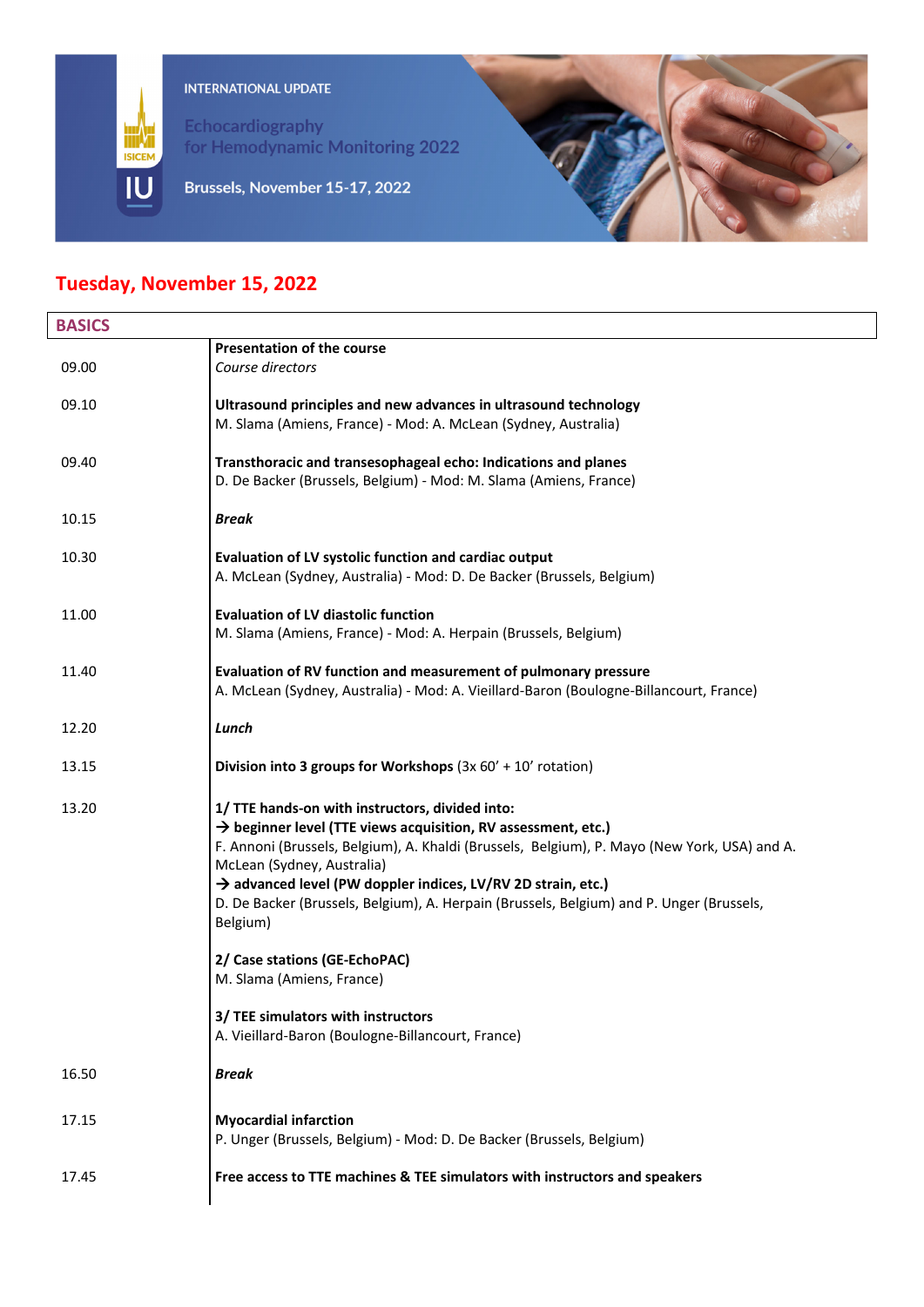

Echocardiography for Hemodynamic Monitoring 2022



## Brussels, November 15-17, 2022

# **Wednesday, November 16, 2022**

IU

| <b>INTRODUCTION TO HEMODYNAMIC MONITORING</b> |                                                                                                                                         |
|-----------------------------------------------|-----------------------------------------------------------------------------------------------------------------------------------------|
| 08.30                                         | <b>Evaluation of filling pressures</b><br>A. McLean (Sydney, Australia) - Mod: M. Slama (Amiens, France)                                |
| 09.15                                         | [Case presentations]                                                                                                                    |
| 10.15                                         | <b>Break</b>                                                                                                                            |
| 10.30                                         | <b>Echocardiography for the ARDS patient</b><br>A. Vieillard-Baron (Boulogne-Billancourt, France) - Mod: A. McLean (Sydney, Australia)  |
| 11.15                                         | [Case presentations]                                                                                                                    |
| 11.45                                         | Echocardiographic patterns of acute cor pulmonale<br>A. Vieillard-Baron (Boulogne-Billancourt, France) - Mod: M. Slama (Amiens, France) |
| 12.30                                         | <b>Lunch &amp; Free access to TEE simulators</b>                                                                                        |
| 13.30                                         | Prediction and evaluation of fluid responsiveness<br>P. Mayo (New York, USA) - Mod: M. Slama (Amiens, France)                           |
| 14.30                                         | [Case presentations]                                                                                                                    |
| 15.30                                         | <b>Break</b>                                                                                                                            |
| 15.45                                         | 2D strain by speckle tracking imaging<br>A. Herpain (Brussels, Belgium) - Mod: A. McLean (Sydney, Australia)                            |
| 16.15                                         | <b>Assessment of valvulopathies</b><br>P. Unger (Brussels, Belgium) - Mod: D. De Backer (Brussels, Belgium)                             |
| 17.00                                         | Cardiac tamponade<br>P. Mayo (New York, USA) - Mod: M. Slama (Amiens, France)                                                           |
| 17.30                                         | End of the day                                                                                                                          |
|                                               |                                                                                                                                         |